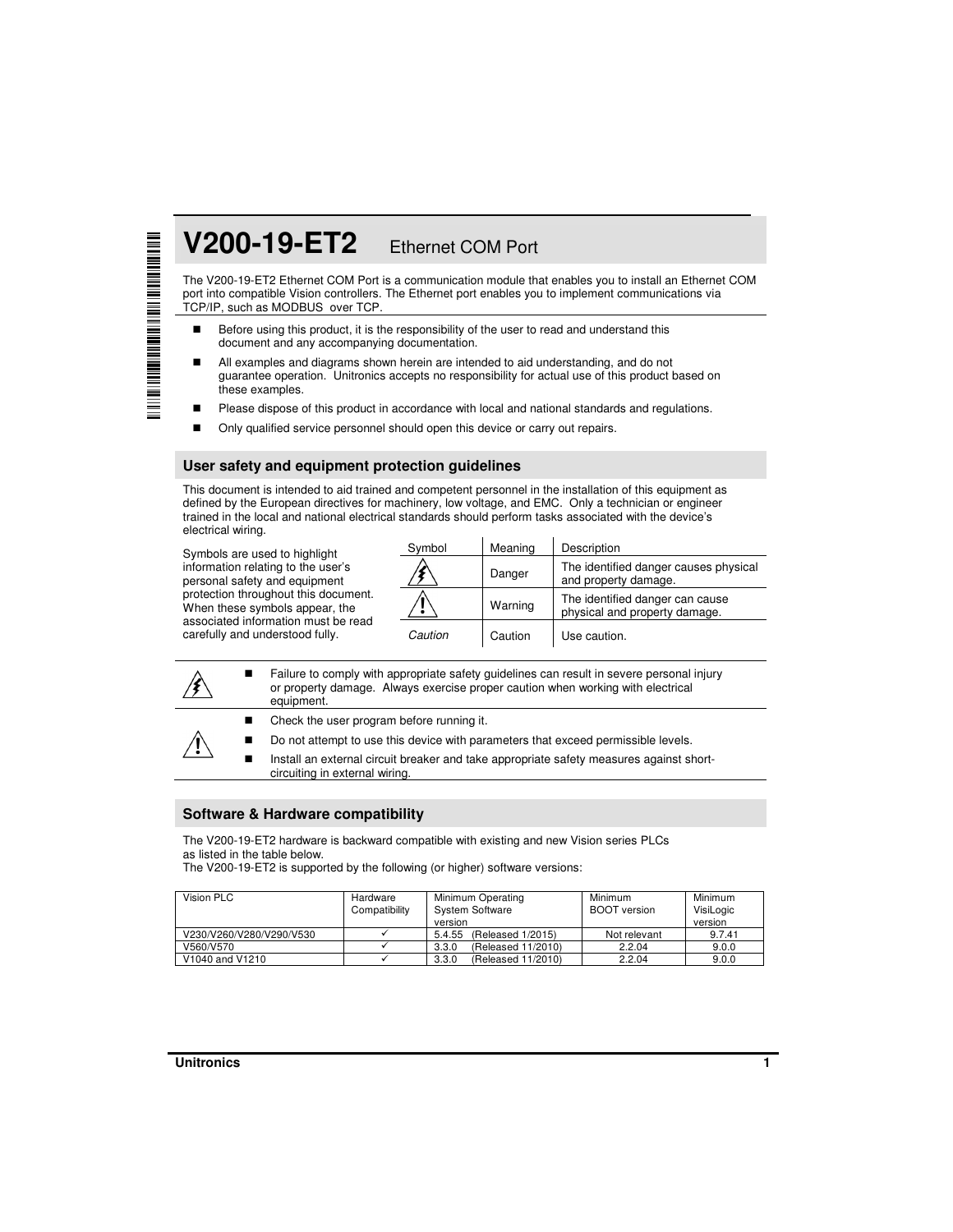# **Installation Instructions**



*Figure 1. Opening the Controller* 

1. Turn power off before opening the controller.

- 2. If the controller has an installed Snap-in I/O module, remove it. Instructions are given in 'Removing a Snap-in Module' in the Vision User Guide.
- 3. Open the OPLC by inserting a screwdriver into the slots located on the sides of the controller as shown, then carefully prying the cover off.
- 4. The port's location is covered by plastic. Remove the plastic covering using a razor cutter to cut through the tabs shown in Figure 1.
- 5. Locate the J1 and J3 connectors shown in Figure 2.
- 6. Install the module by placing the module's connectors onto the controller card as shown in Figure 3. In order to avoid bending the connector pins, exercise appropriate caution. Make sure that the connection is secure.
- 7. Close the controller by snapping the plastic cover back in its place. If the card is placed correctly, the cover will snap on easily.
- 8. If required, reinstall the Snap-in Module.



*Figure 2. Controller, Main PCB Board* 



*Figure 3. Installing the Module* 

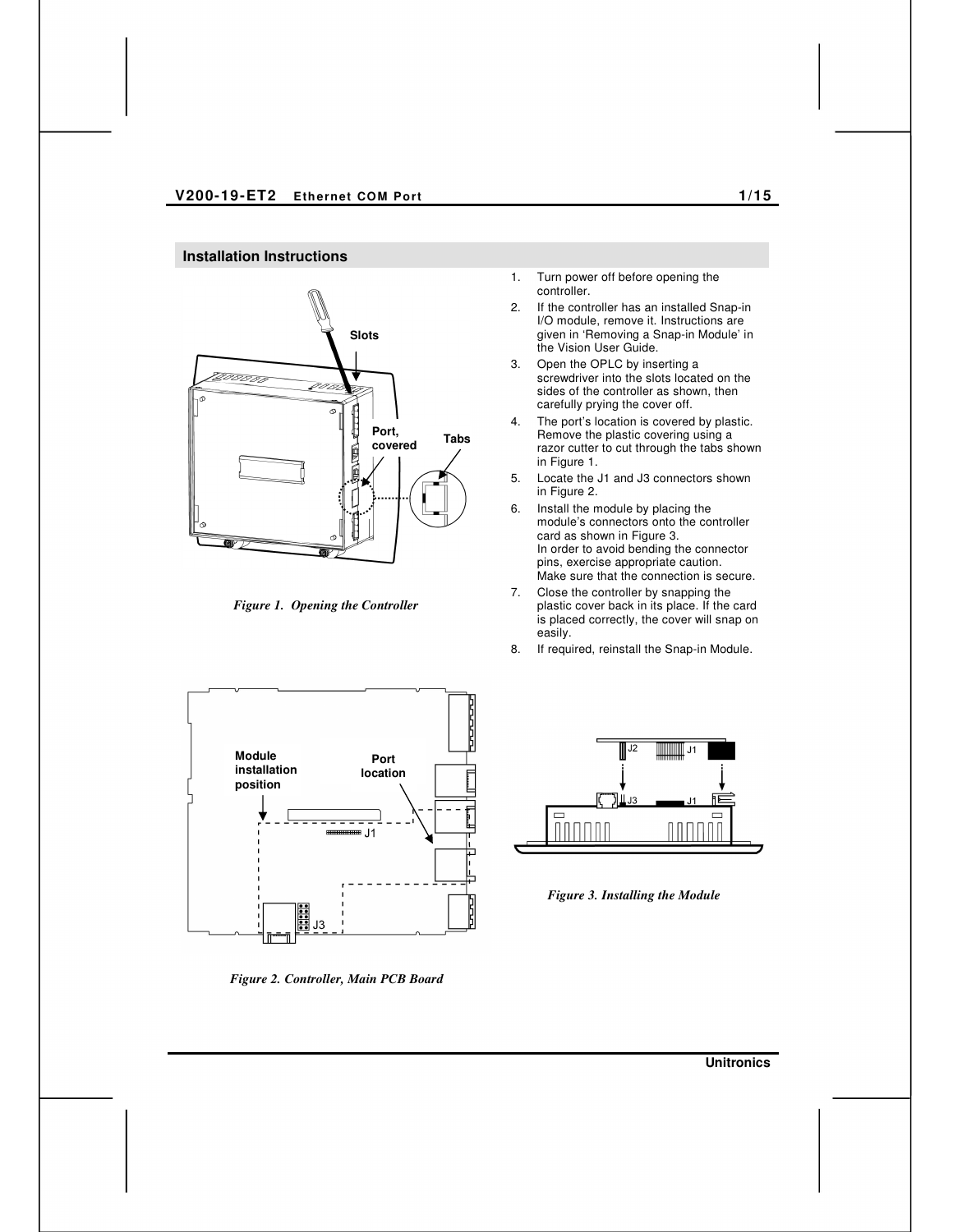#### **1/15 V200-19-ET2 Ethernet COM Port**

#### **V1040/V1210**



*Figure 4. Communication Module Cover* 

- 1. If the I/O connector cap is in place, remove it.
- 2. Open the communication module cover shown in Figure 4 .
- 3. The port's location, COM 3, is covered by plastic. Remove the plastic covering using a razor cutter to cut through the tabs shown in Figure 1.
- 4. Install the module by lining up the module's connectors with those in the controller, and push it into place. See Notes below.
- 5. Close the controller by snapping the plastic cover back in its place. If the card is placed correctly, the cover will snap on easily.
- 6. If required, reinstall the Snap-in Module. If there is no Snap-in Module, replace the I/O connector cap.

## **Note**

■ Your card was supplied with a single screw, and you are installing it in a V1040/V1210, after pushing the module into place, screw it into the hole that is located near the port.

#### **Wiring**

|  | Do not touch live wires.                                                               |
|--|----------------------------------------------------------------------------------------|
|  | Unused pins should not be connected. Ignoring this directive may damage the<br>device. |
|  | Double-check all wiring before turning on the power supply.                            |
|  |                                                                                        |

#### **Ethernet Wiring—General**

- Use CAT5 STP (shielded twisted pair) cable.
- Set up the network in accordance with the star configuration shown below.

### **RJ45 Connector Pin-out**

| Pin Number | <b>Function</b>                    | Pin#1               |
|------------|------------------------------------|---------------------|
|            | $T_{+}$ = Positive transmit signal |                     |
|            | $T -$ = Negative transmit signal   | <b>THEFT I</b>      |
|            | $R_{+}$ = Positive receive signal  |                     |
| 6          | $R-$ = Negative receive signal     |                     |
|            |                                    | <b>Metal Lining</b> |